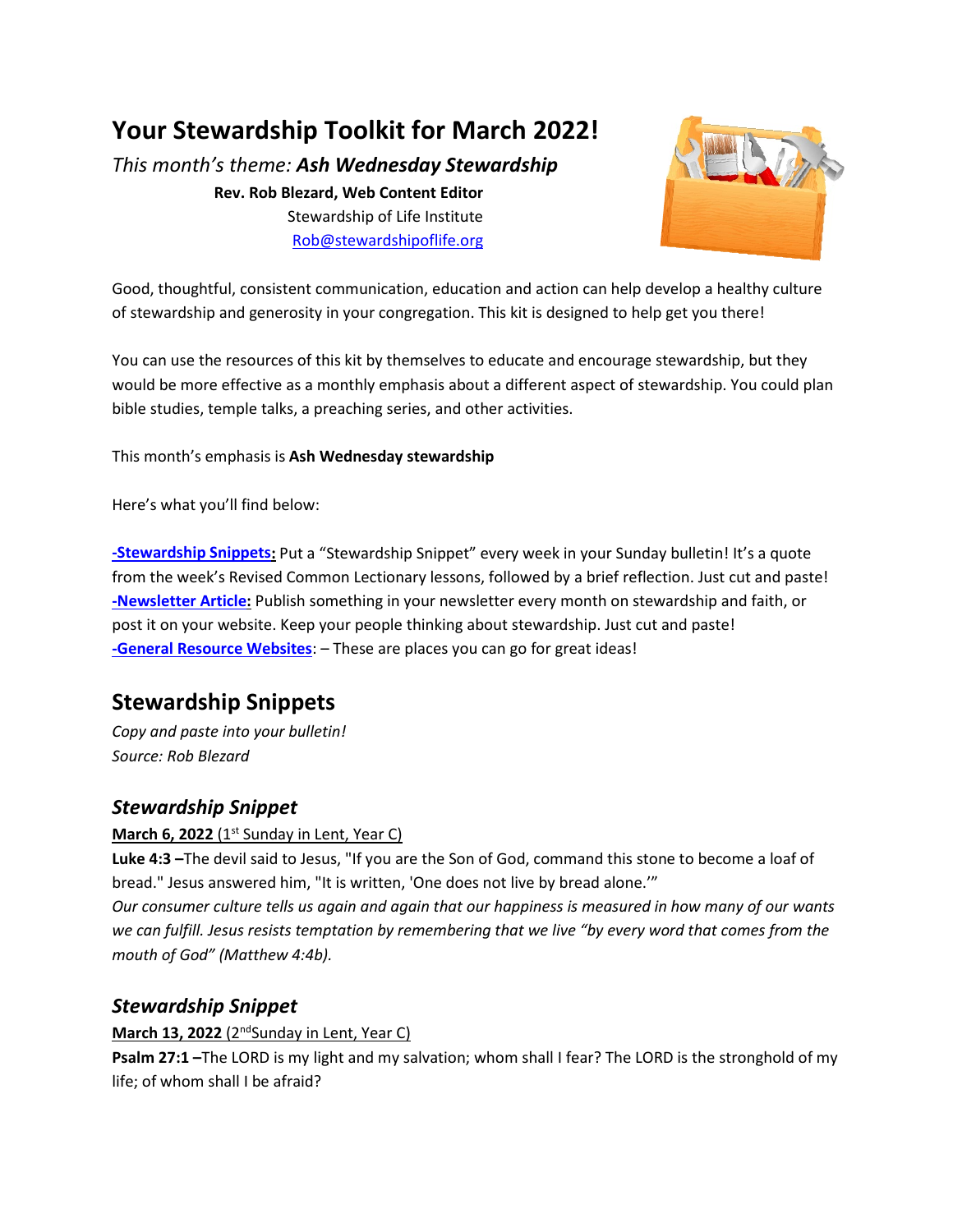*As the news media, ad execs, and politicians know well, fear is the great motivator of people, but a negative one. Trusting in God's power and providence, steward/disciples tap into a better source of motivation.* 

### *Stewardship Snippet*

#### **March 20, 2022** (3<sup>rd</sup>Sunday in Lent, Year C)

**Isaiah 55:2–**Why do you spend your money for that which is not bread, and your labor for that which does not satisfy? Listen carefully to me, and eat what is good, and delight yourselves in rich food. *Stewardship is about making wise choices*–*choices that promote health, wellbeing, and faithful living. Isaiah asks the right questions and gives good advice.*

### *Stewardship Snippet*

**March 27, 2022** (4<sup>th</sup> Sunday in Lent, Year C)

**2 Corinthians 5:17 –**So if anyone is in Christ, there is a new creation: everything old has passed away; see, everything has become new!

*The way a bubbling spring renews and refreshes a streambed, so the Holy Spirit continually renews our souls. Relax and be continually renewed in Christ.*

## <span id="page-1-0"></span>**Newsletter article**

*Select the one below, or from the Toolkit [Newsletter Article Archive.](https://www.lss-elca.org/toolkit-newsletter-archive/) Reprint permission is granted for local congregational use. Just copy and paste into your newsletter! Please include the copyright notice. Other uses please inquire: Rob@stewardshipoflife.org.*

# *Ash Wednesday stewardship*

"Remember that you are dust, and to dust you shall return." *-Evangelical Lutheran Worship*, p. 254

With these ancient words from Genesis 3:19 and the swipe of a dirty thumb across our foreheads, Ash Wednesday propels us into Lent with the proper context to understand our lives as stewards of the riches God entrusts to us.

The essential teaching of Ash Wednesday – that we are just mortals, after all – crushes our ego, dispels our pretentions, and drives us deep into God's mysteries. Why are we here? What are our lives all about? What's *really* important? Pray over these questions and profound insights emerge.

**We are dust.** Yes, but we are *God's* dust. Our body consists of trillions of atoms, each a speck of "dust" created by of God, billions of years ago. God put us together from the stuff of the universe.

- Therefore, we are quite literally "earthy" beings, made of the same material as air, water, soil and stone. Part of creation, we work to preserve and sustain God's creation for future generations.
- Therefore, we revere and care for our bodies through healthy living.